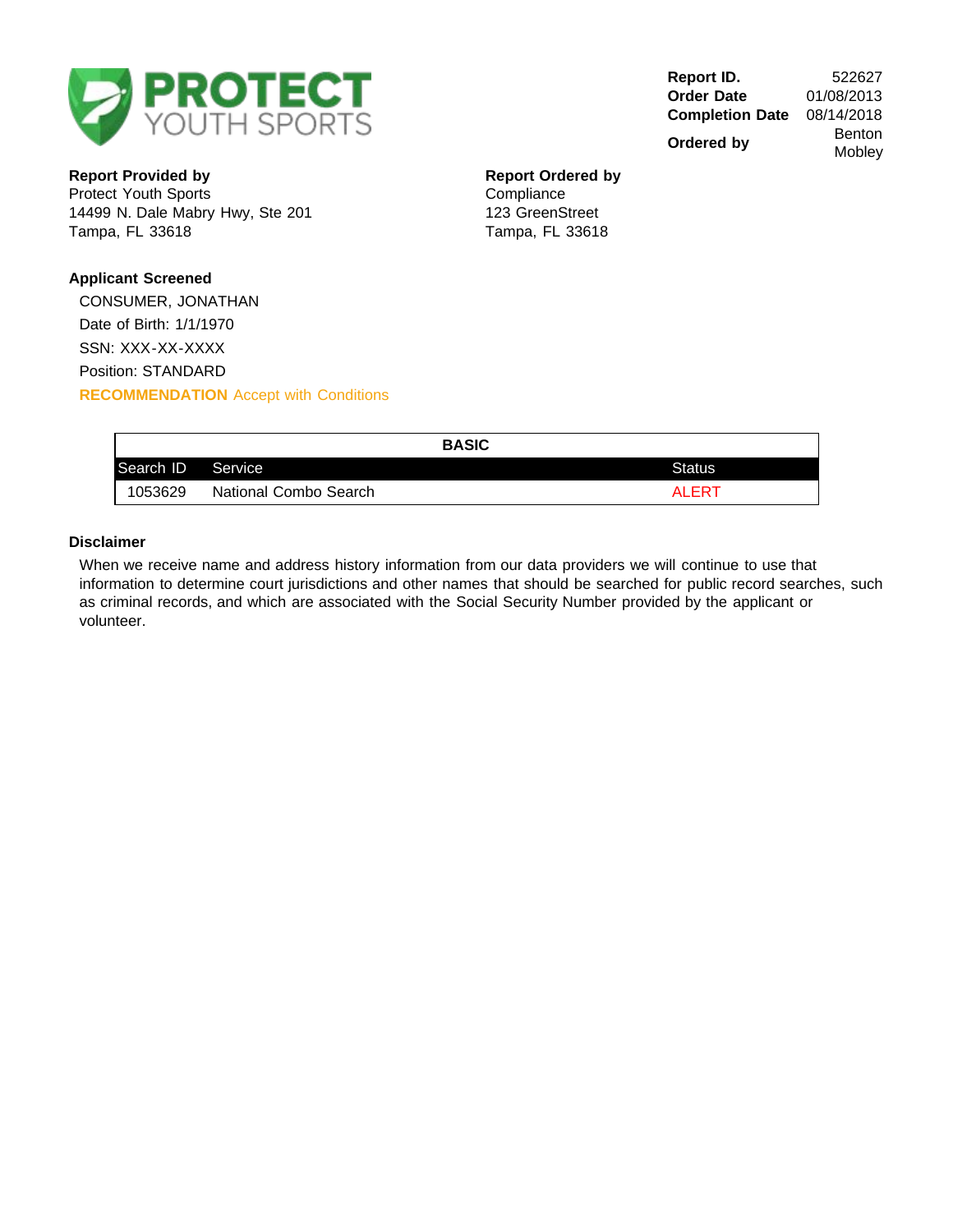

| 522627        |
|---------------|
| 01/08/2013    |
| 08/14/2018    |
| <b>Benton</b> |
| Mobley        |
|               |

| <b>RECORD</b><br>Search ID. 1053629 - NATIONAL COMBO SEARCH |                                                     |  |  |
|-------------------------------------------------------------|-----------------------------------------------------|--|--|
| <b>Name Screened</b>                                        | CONSUMER, JONATHAN                                  |  |  |
| Date of Birth                                               | 1/1/1970                                            |  |  |
| <b>SSN</b>                                                  | XXX-XX-XXXX                                         |  |  |
| <b>ALERT</b>                                                | THERE ARE DISCREPANCIES ON THIS SEARCH              |  |  |
| OFFENDER: CONSUMER, JONATHAN Q                              |                                                     |  |  |
| Date of Birth                                               | 01/01/1970                                          |  |  |
| <b>Height</b>                                               | 6'00"                                               |  |  |
| Weight                                                      | 185 lb.                                             |  |  |
| Race                                                        | White                                               |  |  |
| <b>Sex</b>                                                  | Male                                                |  |  |
| <b>Source</b>                                               | CHARLESTON, SC                                      |  |  |
| <b>COUNT 1. Financial Transaction Card Fraud</b>            |                                                     |  |  |
| <b>Case Number</b>                                          | GS102000001234                                      |  |  |
| <b>File Date</b>                                            | 07/22/2000                                          |  |  |
| <b>Fine</b>                                                 | \$200.00                                            |  |  |
| <b>County of Offense</b>                                    | Charleston                                          |  |  |
| <b>Disposition</b>                                          | Guilty                                              |  |  |
| <b>Disposition Date</b>                                     | 03/01/2001                                          |  |  |
| <b>Offense Details</b>                                      |                                                     |  |  |
| <b>Sentence Information</b>                                 | 1 year jail with 1 year suspended, 1 year probation |  |  |

## **OFFENDER: CONSUMER, JONATHAN**

| Date of Birth                                                | 01/01/1970     |
|--------------------------------------------------------------|----------------|
| Race                                                         | White          |
| Sex                                                          | Male           |
| <b>Source</b>                                                | CHARLESTON, SC |
| <b>COUNT 1. Crimes Against Federal Financial Institution</b> |                |
| <b>Case Number</b>                                           | G102000005678  |
| <b>File Date</b>                                             | 11/16/1999     |
| <b>Fine</b>                                                  | \$500.00       |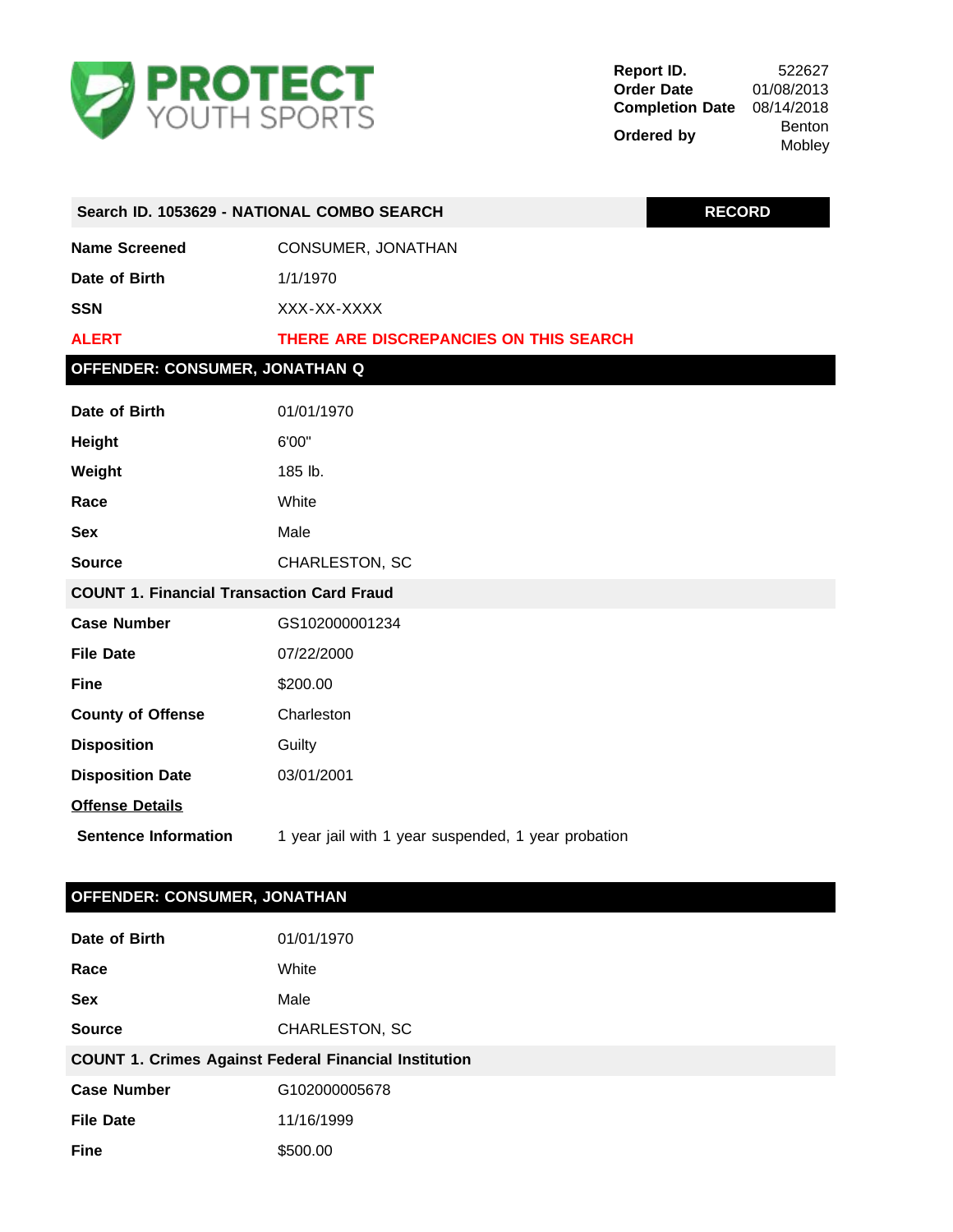| Charleston                      |
|---------------------------------|
| Guilty                          |
| 03/01/2001                      |
|                                 |
| 3 years jail, 3 years probation |
|                                 |

# **OFFENDER: CONSUMER, JONATHAN Q**

| Date of Birth                            | 01/01/1970           |  |  |
|------------------------------------------|----------------------|--|--|
| Source                                   | ALACHUA, FL          |  |  |
| <b>COUNT 1. Battery: Touch or Strike</b> |                      |  |  |
| <b>Case Number</b>                       | 012010MM001234       |  |  |
| File Date                                | 04/06/2010           |  |  |
| <b>County of Offense</b>                 | Alachua              |  |  |
| <b>Disposition</b>                       | No Information Filed |  |  |
| <b>Disposition Date</b>                  | 05/28/2010           |  |  |

## **OFFENDER: CONSUMER, JONATHAN Q**

| Date of Birth                                      | 01/01/1970        |  |  |
|----------------------------------------------------|-------------------|--|--|
| Source                                             | <b>MARION, FL</b> |  |  |
| <b>COUNT 1. Domestic Violence by Strangulation</b> |                   |  |  |
| <b>Case Number</b>                                 | 42210CF001234A    |  |  |
| File Date                                          | 04/07/2010        |  |  |
| <b>County of Offense</b>                           | Marion            |  |  |
| <b>Disposition</b>                                 | Dropped/Abondoned |  |  |
| <b>Disposition Date</b>                            | 05/21/2010        |  |  |

## **OFFENDER: CONSUMER, JONATHAN Q**

| Date of Birth                                    | 01/01/1970        |  |  |
|--------------------------------------------------|-------------------|--|--|
| <b>Source</b>                                    | MARION, FL        |  |  |
| <b>COUNT 1. Possession of Drug Paraphernalia</b> |                   |  |  |
| <b>Case Number</b>                               | 422009MM001234A   |  |  |
| <b>File Date</b>                                 | 08/12/2009        |  |  |
| <b>County of Offense</b>                         | Marion            |  |  |
| <b>Disposition</b>                               | Dropped/Abondoned |  |  |
| <b>Disposition Date</b>                          | 10/30/2009        |  |  |